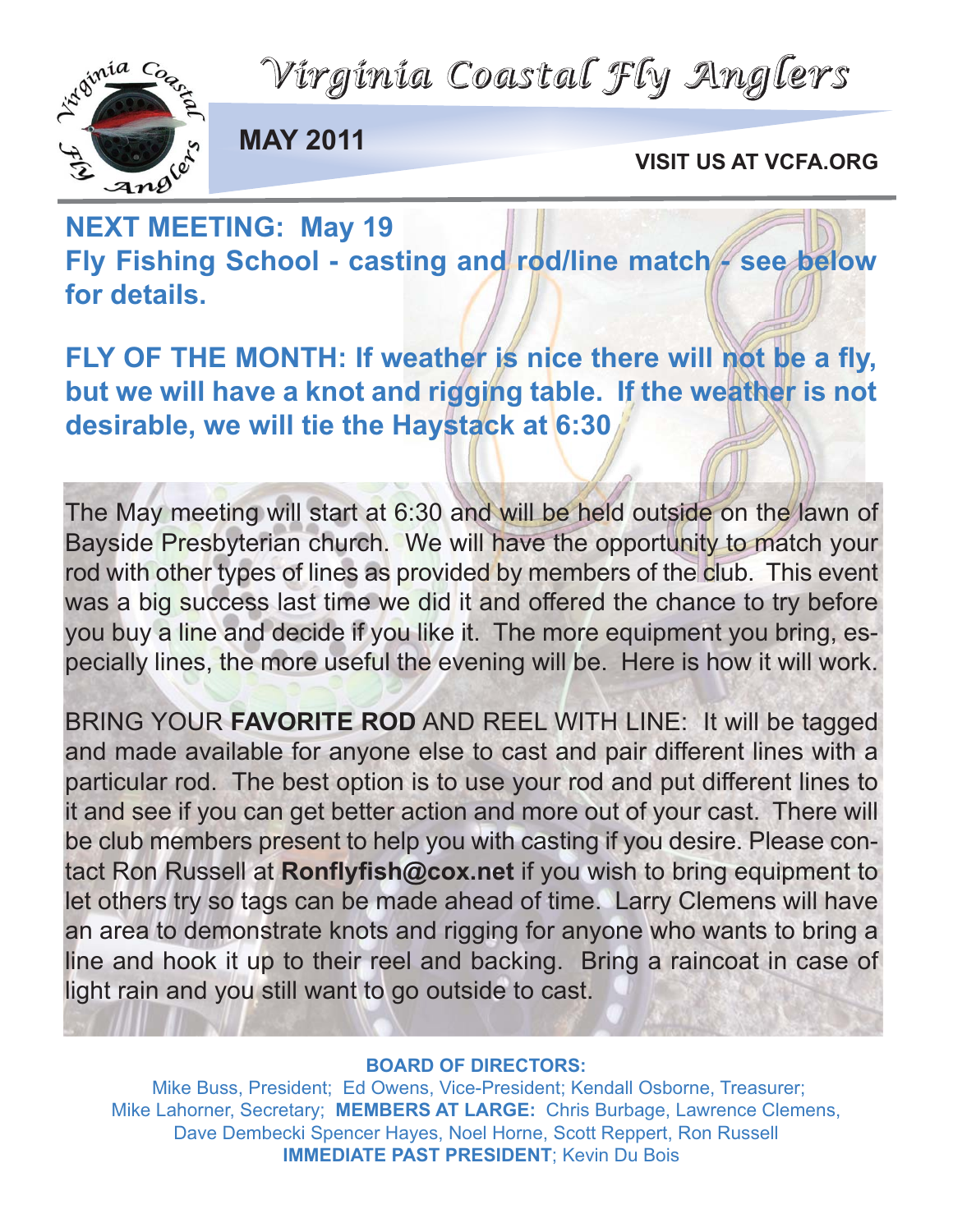#### **PRESIDENTS MESSAGE:**

Thanks again to all of you who attended the April meeting. Louis Guillingham gave a<br>very informative presentation about the tagging program conducted here in Va. He also potentially saved me some money and embarrassment. When I purchased my combination fresh and saltwater fishing license this year, I was pleasantly surprised when the cost was considerably less than last year. When I asked about it, they said since I was 65 I no longer needed a saltwater license. I thought what a nice birthday present that was and thought nothing more about it until the April meeting, when it was pointed out that just because I didn't need a saltwater license, I was still required to register with the Feds and I could do that on line for no cost! It could have meant a fine if I would have been stopped. This month we are going to do something similar to a very popular program we had last year. We are going to give all of our members a chance to try casting with a variety of different lines and rods. We are going to have various lines on reels and rods available to cast on the grass in front of the church. Or you can bring your own rod and put on one of our reels and try some of the different lines we will have available to you. We will have various sized lines and weights along with instructors to help you cast them. We will also have a table set up to show you how to rig your equipment and to tie various knots along with a scale to show you how much pressure you can put on your equipment. Because we will be outside, we will begin the meeting at 6:30 pm and there will be no fly tying for this meeting only so we can take advantage of the available light. Be sure to plan to attend our June meeting, June 16, as we have noted author Beau Beasley for our featured speaker. It should be a very informative program and you don't want to miss it. Our web site is almost ready and should be fully operational by the end of this month. In the meantime, don't forget we will continue to have our Facebook page for all of us to communicate with each other.

Many of you who won the raffles during our annual banquet have not placed your or-<br>Mars for the items you won. Many of the deadlines are fast approaching and we need to know if you still are planning on following through and making a purchase. If you are not, then we need to know so we can make these items available to other members who may want to take advantage of the savings. We need to know by June 1 what you plan to do. The Bay waters are warming and that can only mean very good fishing is on the way. Now if only Mother Nature will cooperate and give us some calmer weather so we can get out after them. And if you get out, don't forget to post a fishing report on Facebook!

Thanks again a tight lines to all! Mike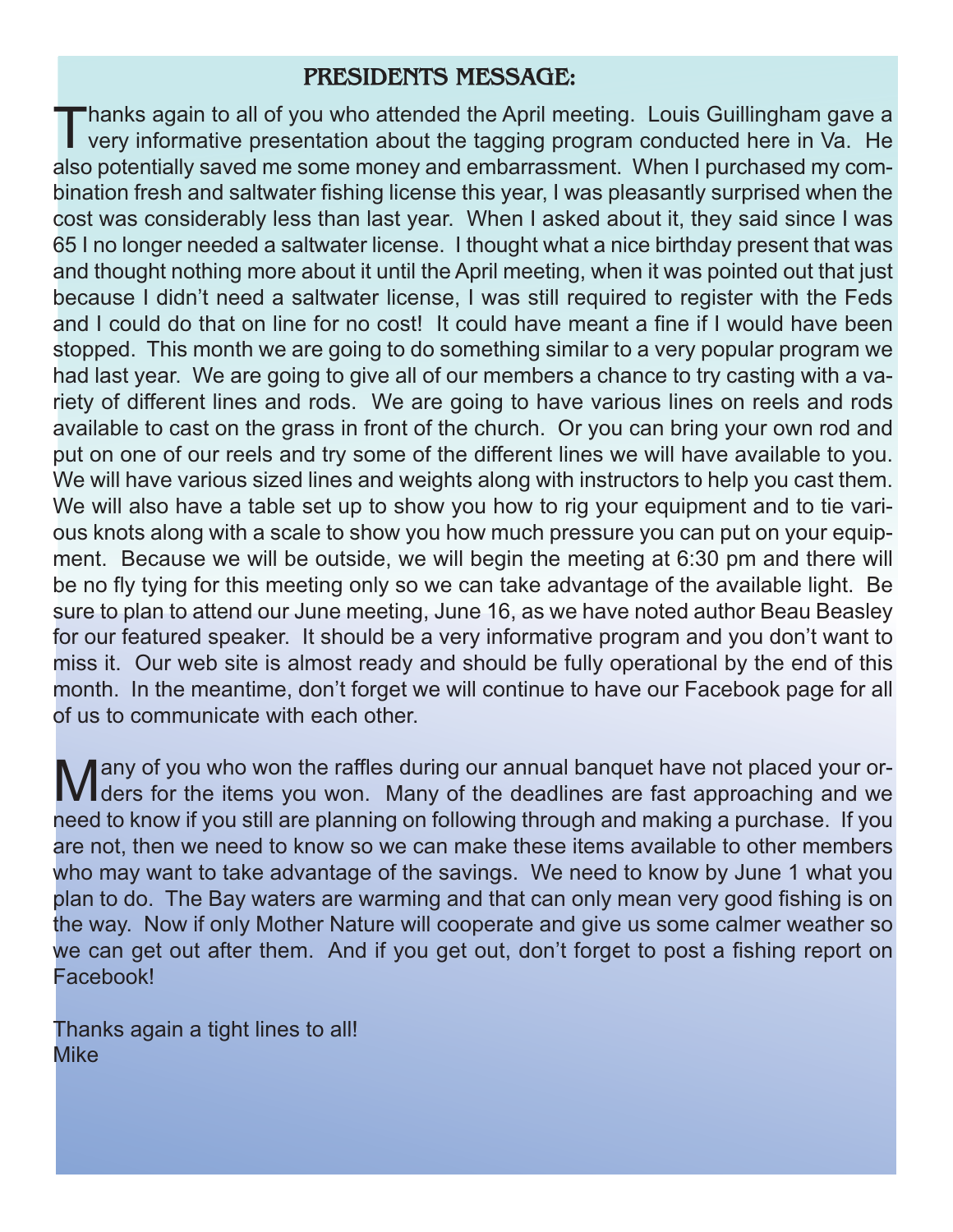

THE HAYSTACK, A fly developed by Florida Keys guide Tim Borski. Used to catch tarpon, bonefish, redfish and a good fly for nighttime stripers.

#### **ITEMS FOR SALE**

Orvis Silver Label TL 4piece 9ft. 9wt. mid-flex with tube-\$180.00

Orvis Trident TL tip-flex 2piece 9ft. 6wt. with tube - \$200.00

Orvis Trident TL 4piece tip-flex 9ft 9wt. with tube- \$200.00

Orvis Silver Label TL 4piece, mid-flex 9ft. 9wt. with tube- \$180.00

Orvis Trident TLS 4piece, 81/2 ft. 4wt. with tube-\$180.00

Orvis PM-10 907, 2 piece, 9ft. 7wt. with tube-\$150.00

Orvis Trident PM-10+, 2piece, 91/2 ft. 8wt. with tube-\$150.00

All rods under manufacturer warranties.

All rods in very good condition.

All rod prices negotiable.

**Contact Ron Russell at meetings or at ronflyfish@cox.net**